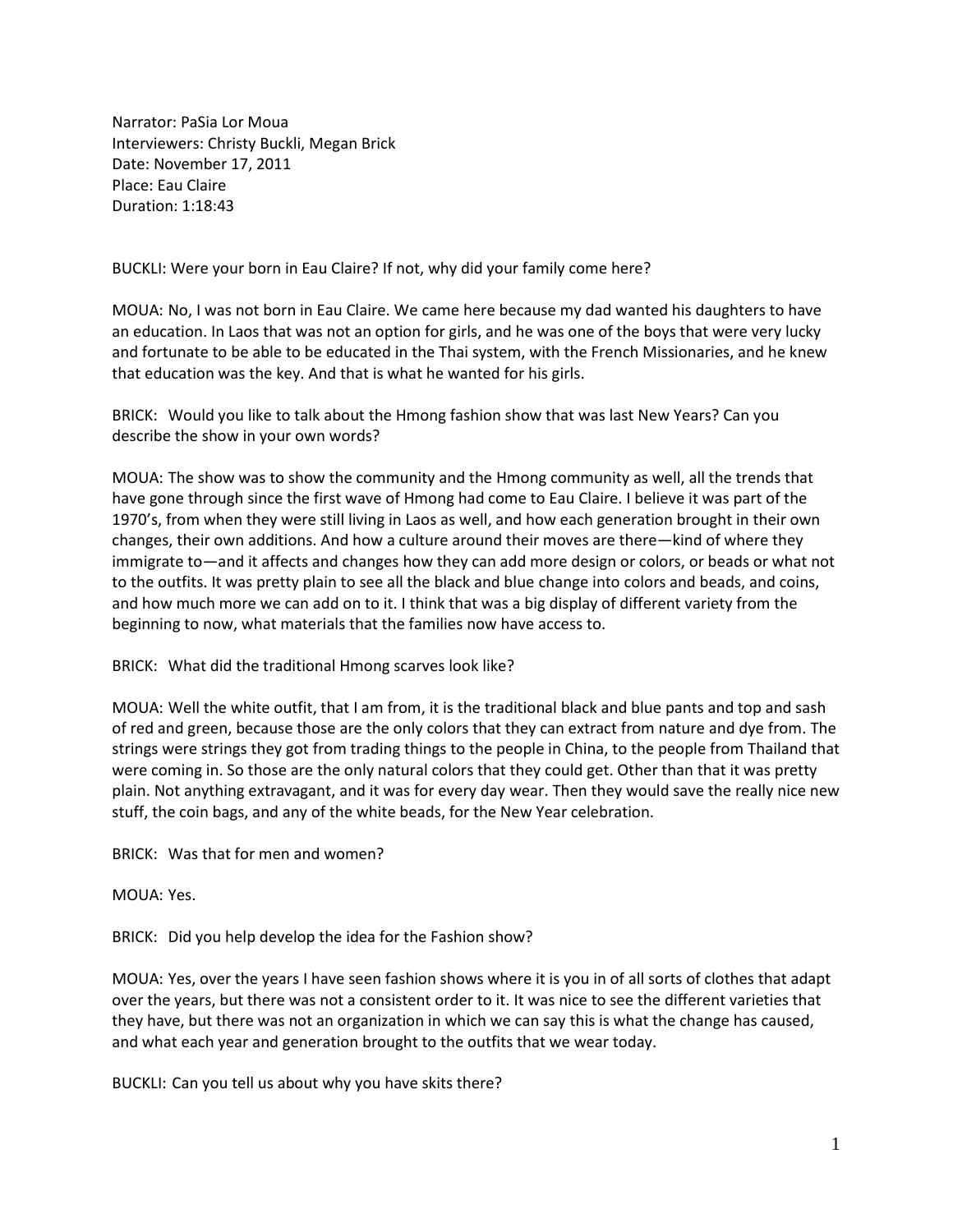MOUA: Some of the skits are a reminder for the parents of the good old days when that was the only way they met each other, or where they fell in love. So it is sort of a reminder for them. And the skits are to entertain a little bit, to kind of bring not only the memories but kind of teach the younger generations that the outfits were not just worn for the New Year time, but they were also worn throughout the day. It is part of our everyday wear, and then to have the fancy stuff was, of course you meet your significant other at these New Year celebrations, so it could be a moment of surprise, a moment of falling in love, and that is what those skits bring back. That initial moment that they remember.

BUCKLI:Was it you that came up with the different skits, or was it the people who were actually doing the skits. Did they have their say in it as well?

MOUA: It adapts over the years. Everybody changes up and they pick and choose depending on how comfortable the people that are dressed up are, and what they would like to do.

BRICK: Have you done the fashion show every New Year?

MOUA: No, last year was my first year. Then you kind of pass it on and hopefully, you just hope that they adapt and they change it. I think it is nice when you have a new one take over so you have a new show every year.

BRICK: How long has it been going on generally, do you know?

MOUA: Boy, as far as I can ever imagine, I think with the skits, and the music and all the beautiful clothes, it has been in the last couple, ten, twelve years when resources became more available to HMAA and for them to show every aspect of what they have.

BUCKLI:How long does the fashion show run for?

MOUA: Usually, about a good twenty, thirty minutes. You want to cover mostly everything from the beginning to what is current and you have your little skits in there, and then you also need to show the front and the back, and just describe the elements of each one. We have the White, and then the Green Hmong, now we are introducing the Hmong/Chinese into it, and with the new wave of Hmong that came from the refugee camps in Thailand, how that has changed the culture as well, and the type of clothing, so it is growing.

BRICK: And these are currently worn over there, worn here for festivals?

MOUA: Yes, it is a lot of what has been adapted and changed throughout, so every year you see new ones added into the culture show.

BUCKLI:How many people participate in the fashion show?

MOUA: Oh boy, depending on how many you can get, but usually you need at least a good set of fifteen or twenty couples. You want to show what the guys are wearing, plus what the females are wearing as well. I think last year we added little kids into it, because adults are not the only ones that are wearing stuff. The kids are also, their fashion is changing as well.

BRICK: What is the community reaction to the fashion show?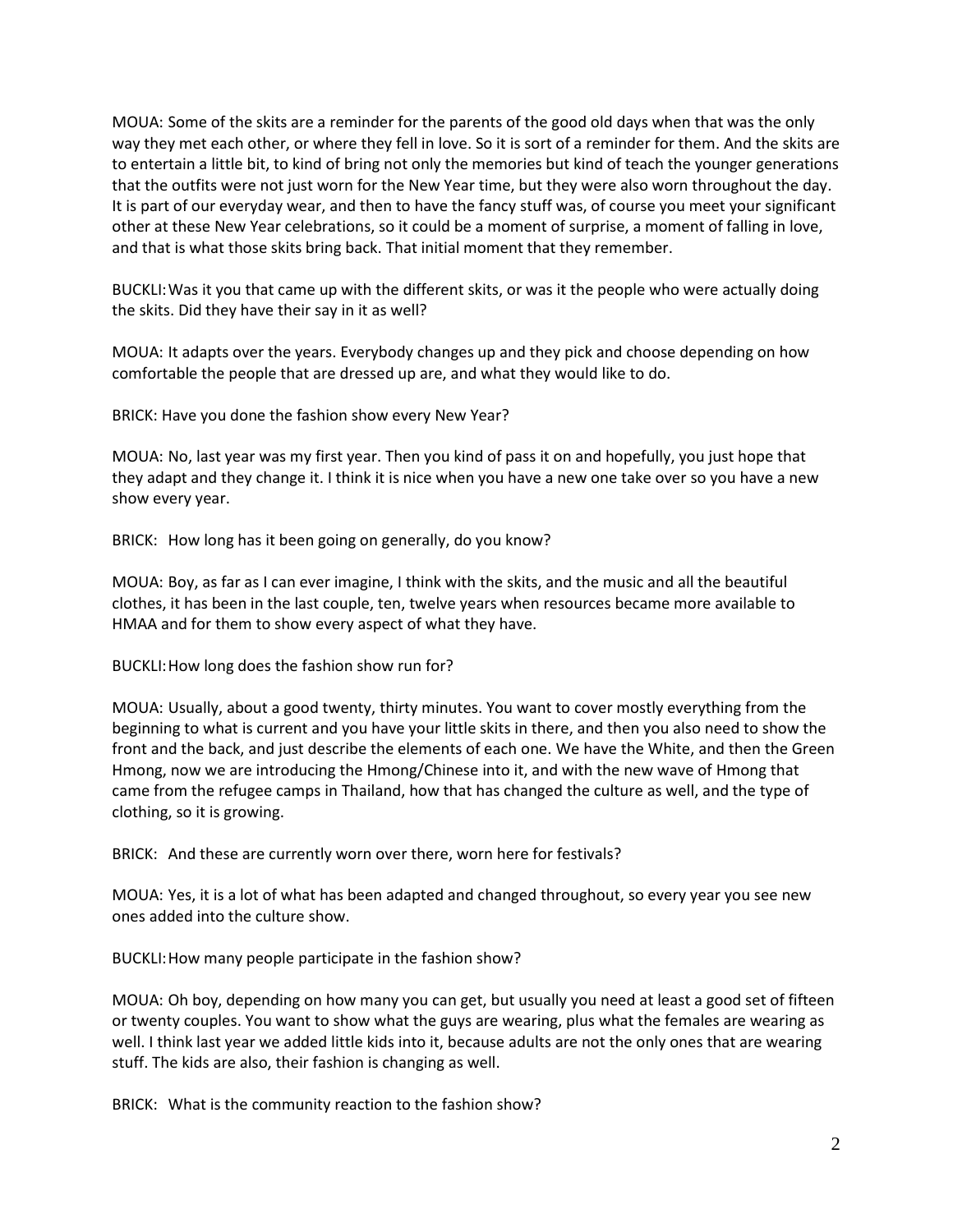MOUA: I think it is very positive towards it, just because they get to see that, it's a reminder, a memorable reminder for them that oh, that is what I grew up with. And yes, I dress my daughters up in that, and then now this is what I'm wearing, and this is what they are wearing. So it's a good reminder, it's a positive thing.

BRICK: Did you ever have problems with negative reactions in the community?

MOUA: Not from last year. It is something we love to show. Kind of show off and it is what we put our hard work into. And I think that they are proud to let other people see how their styles are changing. When we come to the New Year, we wear what we are really proud of and we put so much work into it. Some moms spend a whole year working on it that by the time the New Year comes around, it is really a proud moment for them. So for them to see that, it's always going to be a positive thing.

BUCKLI:So who does the designing for, in creating the dresses for it?

MOUA: We do actually just a collection. We draw and we pull from the community whoever has this White Hmong outfit, we draw from them. For the New Year that I did it, I have collections that I have collected over the years, that has been handed down. For marriage you get Hmong outfits as well. So I drew from that and from family and relatives that have it. There's not a set collection that has been passed on for the next fashion show. The next leader needs to draw from the community and ask their resources or the people that they know to help donate and dress up the couples for the fashion show.

BRICK: Has it always been traditional dress or has there been some Westernized dress as well?

MOUA: Oh yeah, there have been. I think the one thing they did take out was the Western outfits, just because they felt that it was not part of the traditional clothes. But once in a while you'll find that it gets introduced then as the Hmong American couple and they get to wear the prom dress and tuxedo. But other than that it's been kept very traditional and alterations and changes of the style.

BUCKLI:Did you include English interpretation in this show?

MOUA: Yes, we did. Our announcer did the Hmong and the English because our audience was a good mix of people from the community that speak Hmong and then friends from the community that don't speak or understand Hmong.

BRICK: Is there anything else you wanted to talk about the fashion show before we move on?

MOUA: No, it is a very positive and rewarding thing to do. I am twenty-seven, so to see what my parents grew up wearing to now, what my siblings would wear because they are all high school kids. You do see a big change and it is rewarding to see that and to learn the different changes throughout the years.

BUCKLI:Let's go into your schooling. Can you tell us about your decision to attend UW-Eau Claire, rather than other educational facilities?

MOUA: When I started thinking about what I wanted to do in college, I looked at Eau Claire as a potential program. They have a really good education program and that is why I decided to stay here. Another reason too, was girls don't leave your parents' home unless you're married, and my parents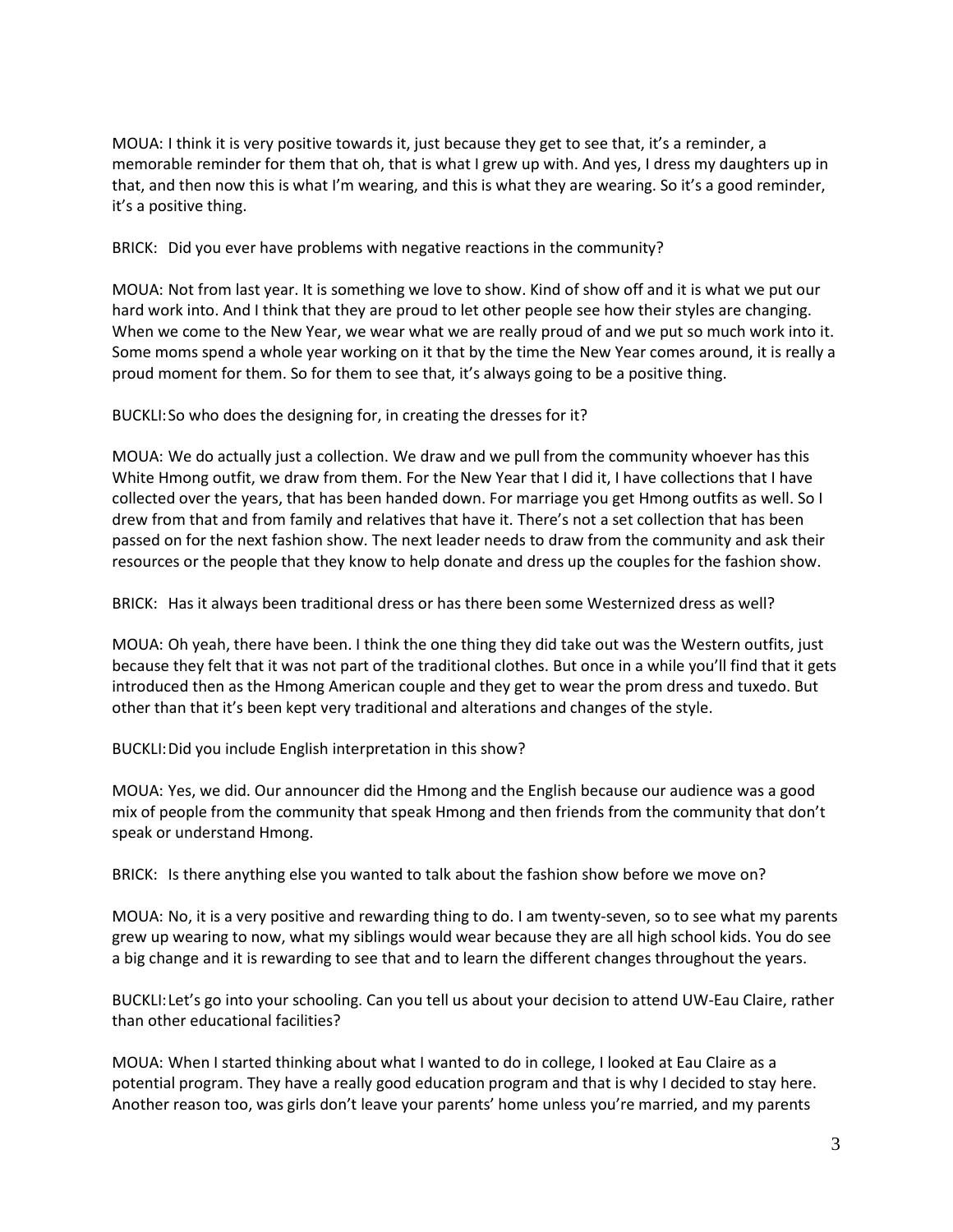really stuck to that tradition, so the best college would be in Eau Claire since my parents live in Eau Claire. [Laughter.]

BUCKLI:Did you work outside of school, being a student at that time?

MOUA: Yes.

BUCKLI:What was that like for you?

MOUA: It was tough. It was tough, carrying the traditional role. I am the second oldest of seven girls and one boy in the family, so I still carried a lot of traditional responsibilities at home. I was working part time and going to school full time. It was tough balancing the three roles, but it was also rewarding because now that I'm independent and working on my own, I can reflect back and draw from those experiences.

BRICK: Do you work with ESL students, English as a Second Language?

MOUA: I did. Well I am still currently, all the way through college I worked as a bi-lingual aid for the Eau Claire school district and I translated for parents and the students. I worked with kids from K [Kindergarten] through fifth grade. Now that I am a fourth grade teacher, I also have most of the ELL students in my classroom. I have been working with them for so long, and then having their relationship with the ELL teacher, it just makes sense that as a Hmong speaking teacher, it is easier to communicate with my Hmong students and their parents as well.

BRICK: How are the students now transitioning into American life?

MOUA: I think it's easier. The kids are now choosing to speak English, so it is not as difficult to teach them in the classroom setting. I think the hard part is communicating with the parents, and letting them know how important education is. They understand that education is important, and it is number one thing in their kid's life, but the support that they can supply, I think sometimes they forget that their presence means a lot to their child as they are going through school. Even if they do not understand the text books that they are bringing home, or the homework that they are bringing home, that their presence, just sitting there and nodding their head saying I understand even though they didn't, it lets the kids know their parents are there to support education. I think that is the hardest part.

BRICK: What was traditional Hmong education like?

MOUA: I guess the best way to relate it to is street smart. Do you have the skills to survive or not, especially for the girls because they weren't allowed to go to school. They were to take care of the family, to tend the gardens, to watch the younger siblings, while the boys were allowed to go to school, to learn arithmetic and how to read and write within the Thai system, the Laos system. If they are lucky like my father, then they got the education of other foreign languages, such as French, just because it is so close that the missionaries were coming to the villages to teach the young men there.

BUCKLI: And can you tell us a little bit more about your job where you teach?

MOUA: I am currently a fourth grade teacher at Meadowview Elementary School. Our demographic is a pretty big range. We have students that come from very well off families, and we do have a small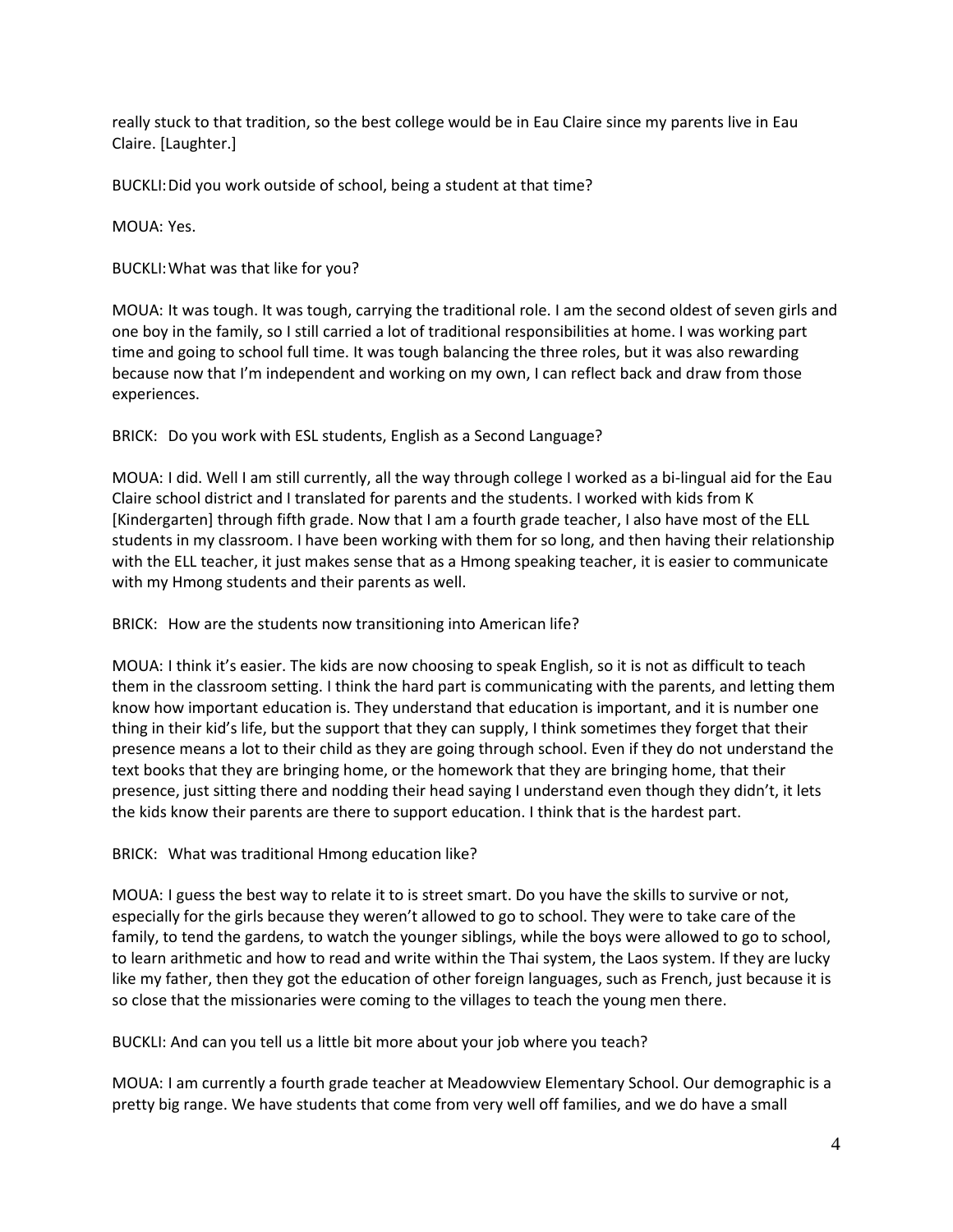percentage of students that come from, what we call, under the poverty line. They get free and reduced lunch, so we have a big range. And we are starting to see a lot of diverse students in our classroom as well, from Hindi students, to Hispanic, to Hmong, African American, and also American students as well. So it's a pretty good mix right now.

BUCKLI:Why did you choose to be a teacher?

MOUA: The nurturing side of me kicked in more and more. Just growing up being the second oldest, knowing I can always teach and make a difference that way. I wanted a job where I know I can make a difference without having to be… I guess pushing things on to people. I wanted to educate people about the differences in our lives and make sure that we are working together as a community versus as an individual person striving for ourselves and hoarding to ourselves. We need to share all the things we have - our resources, our culture, our personal lives and experiences as well. I guess being a teacher was a way to express that passion of mine, to draw into social studies, to reading and writing, and even the way that we teach math. There are lots of ways to do it. Being able to share that and spread that out, not just to my peers or my colleagues, but to my students so they grow up knowing diversity is out there and it is part of our everyday life.

BRICK: Was your brother older, or was your sister?

MOUA: I have an older sister. My brother's kind of smacked right in the middle between four older sisters and three younger sisters.

BUCKLI:Is there any reason that you chose elementary education versus middle school or high school?

MOUA: It is kind of a silly reason, because of my height. [Laughs] I first thought that I wanted to teach first to third grade because I did not want my students to be taller than I am. But when I started my student teaching, I found that my passion was actually for older kids. The maturity level that they bring to school, and plus their youthful childhood is still there. I kind of fell in love with that. I knew then that is where the fit is, then it wasn't so much my height anymore, it was where my passion best fit.

BRICK: What type of training did you have other than college?

MOUA: I guess beyond college is personal experience. I worked with our church ever since sixth grade. I started in the nursery, taking care of the other people's kids, then worked from teaching that to working with the kindergarten and pre-school group and then expanding onto working with what we call the Children's Church which is all of them, K all the way to fifth grade, putting them into a group and working with them. Then of course helping my mom raise all my siblings and taking care of them, and making sure they get their school work done. Always tapping in with their teachers, going to conferences with them as well.

BRICK: Are you part of a union at your job?

MOUA: Yes.

BRICK: Can you tell me about that and your involvement with the union?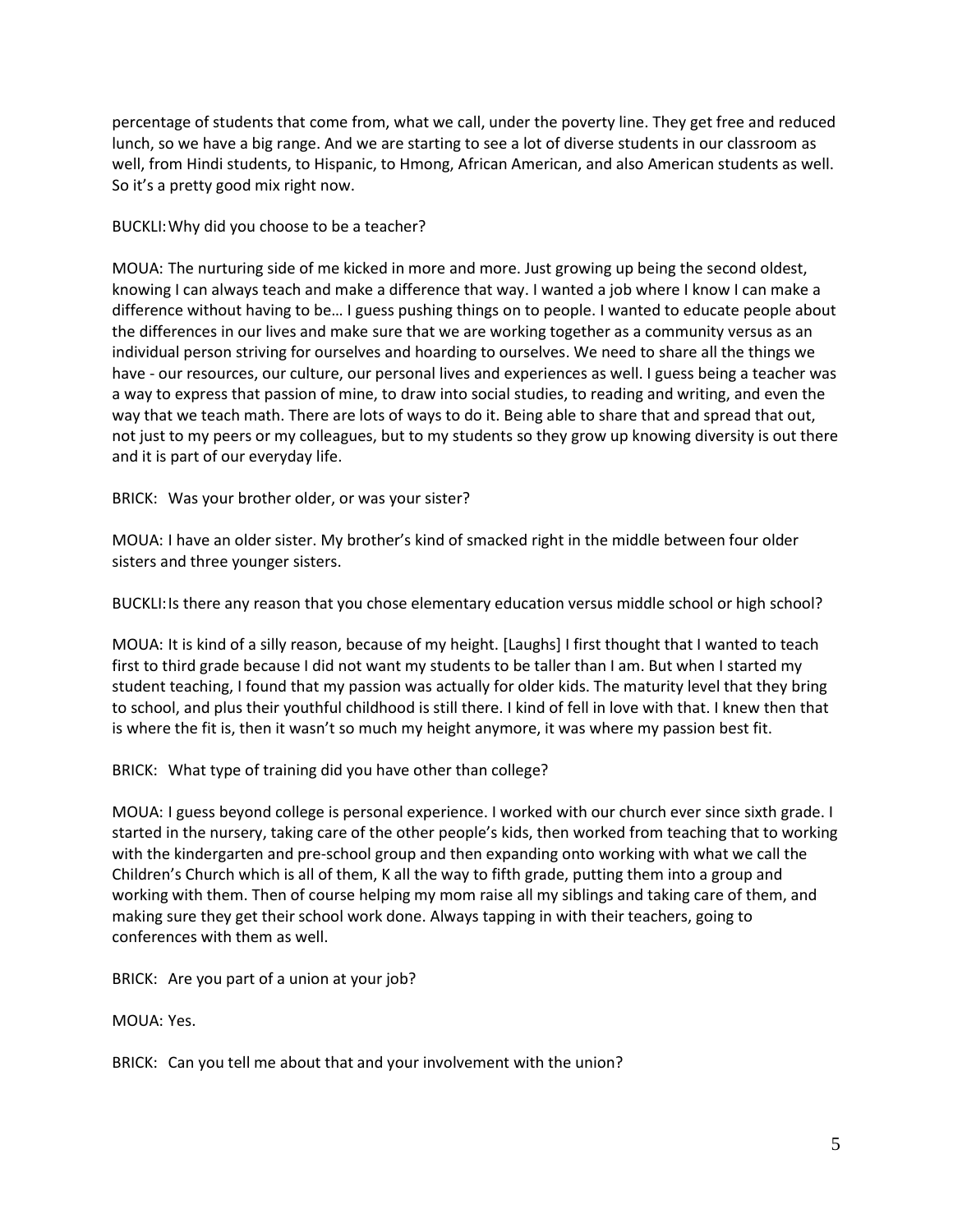MOUA: Right now, this is my second year teaching, being aware that I am part of a union, giving them my support and with all the issues going on right now, it is tough to say what we are doing and what we are not doing. Such a big political battle right now, but I do give my union my every support.

BUCKLI:What are your favorite parts of your job?

MOUA: Oh boy. Every day it is a new adventure, it is a new story to come home and tell my husband, or bore him with. [Laughter.] My favorite part is knowing that at the end of the day when they walk out, they are walking out with more knowledge, or they are enriched—and not just the text materials or whatnot that the district wants them to grow in—but they are walking away a little bit more mature, and they are walking away with culture, not just with being a mathematician, and adding science and social studies. My favorite part is at the end of the day when they walk out they choose to say goodbye to me in Hmong, or in Spanish, or in Hindi or in Japanese—whatever they choose. That is my favorite part of the day.

BUCKLI: Is there any other specific things that you do to try help them incorporate diversity?

MOUA: Yes, our building is a responsive classroom. It is a management system that Eau Claire is adapting to. We have what we call Morning Meeting, and at that time the kids get to share a greeting, or they get to share an event from part of their day, or something that has happened to them. That allows my kids, my students, to really share a cultural event that has happened in their life. One of my students just had a huge Hindi celebration within her culture. She was so excited to come back and share that. Weddings are such a big thing. One of my students went out to Colorado for a wedding, and he came back and was able to share that, while at the same time another student from a different culture had a wedding down in Georgia, and they both came back and shared similarities and differences. It was good for them to see that here in America, we are a melting pot, we do draw from one another, but we still keep our little special tidbits that are part of our culture.

BRICK: When did you start your education here?

MOUA: I graduated in 2002, from high school, then started college right away that fall.

BRICK: When did you come over, when did you start…

MOUA: I think it was 1986 by the time we got to Eau Claire, and that fall my oldest sister and I both started school together. I started at the Head Start program that was through the university, and I think the school is still there but the program is different. I started in the Head Start school program there, and then went to Randall Elementary School, and actually had to be retained in kindergarten for two years because of my English and my ability to read and write was slower. It took a while, but it was beneficial.

BUCKLI:When did you start your current job?

MOUA: Just last fall. This is my second year, so last fall was the big scramble for a job and interviews, and I was very lucky. I am very fortunate and blessed to have a job here in Eau Claire, where my family is rooted.

BUCKLI:What is your work environment like at your job?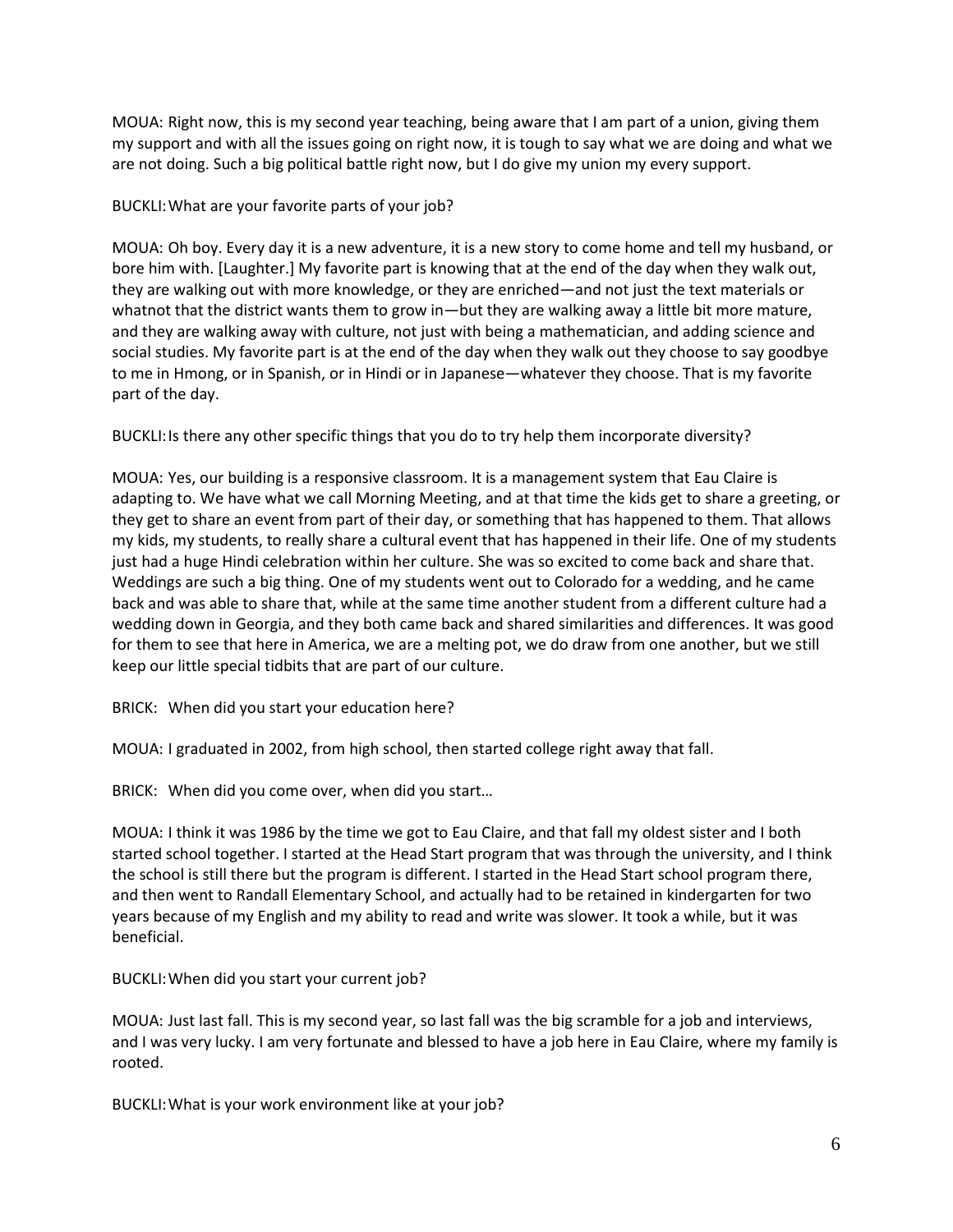MOUA: It's very respectful. Very peaceful. I think the staff there is very supportive and I give a lot of props to my principal, taking risks on different ethnicities, and plus being a fresh grad. She could have chosen anybody, but she chose a lot of us young ones to fill in the vacant positions and I think they are very supportive and they think that we are bringing to the building. We're the next generation so we bring in technology, fresh new ideas from college and they are very open minded. That makes first year teaching very comforting.

BUCKLI:Is there anything you don't like about your job?

MOUA: I guess there are some things that can get pretty tough and rocky, political issues and other things. [Laughter.] I think the one thing that could be difficult is the forms of discipline. Each family has their own way of disciplining, so when the kids come to school, they bring their attitudes or their brattiness to school, and some kids come very shy and quiet because that is how they are taught. When you are around elders you don't talk back, so it is difficult to find a universal growing spot for all our students, and that sometimes you have to come down on some of the kids a little more hard than some because the discipline at home is a lot different, and the parents' support I think also makes a big difference. Knowing that nowadays we have a lot of single parents, they are not able to give that full support that two parents can give, and that makes it really tough on homework and having assignment notebooks signed and things being brought back.

BUCKLI:Do you stay connected with friends and family in Laos?

MOUA: Yes, because my mom still has a younger sister there. My husband and I were really fortunate to go back eight years ago to visit, to see what it is like, how things have changed. We met a couple of Laos friends of my parents and relatives that are extended family. The main person we kept in contact with is my mom's sister, and my dad's best buddy that he grew up with. They were the greatest hosts, and being able to talk with them and hear how their kids are going through school. It is amazing for what they are providing for their kids as well. They are the only two we have been keeping up with.

BUCKLI:Do they have plans to, or want to come over to the U.S. at all?

MOUA: Sometimes they speak of wanting to be here, because family is all here. But I think they are very comfortable where they are at, especially my dad's buddy. He is kind of the radio DJ man in Laos, and he gets top pay which is thirty bucks a month, equivalent to what we make here. But that to them is about thirty thousand dollars, so they are living very comfortably. And her boys are phenomenal in school, and they have to pass exams in order to move on to the next grade level, and they are doing really well. They are actually currently in China right now, studying abroad. I think with opportunities beginning to open there, I think the Hmong community there is able to find other ways of living and not just doing the old traditional gardening and doing market stuff, but they are finding other ways to survive and putting their roots down in Laos.

BRICK: Are girls being formally educated yet?

MOUA: Yes, girls are now able to come to school, and it is pretty half and half now. I think where you do not see girls go to school is when you travel up north of Laos, which everything is still very, very traditional. Just how it used to be in the old times with no running water, no bathrooms and whatnot, so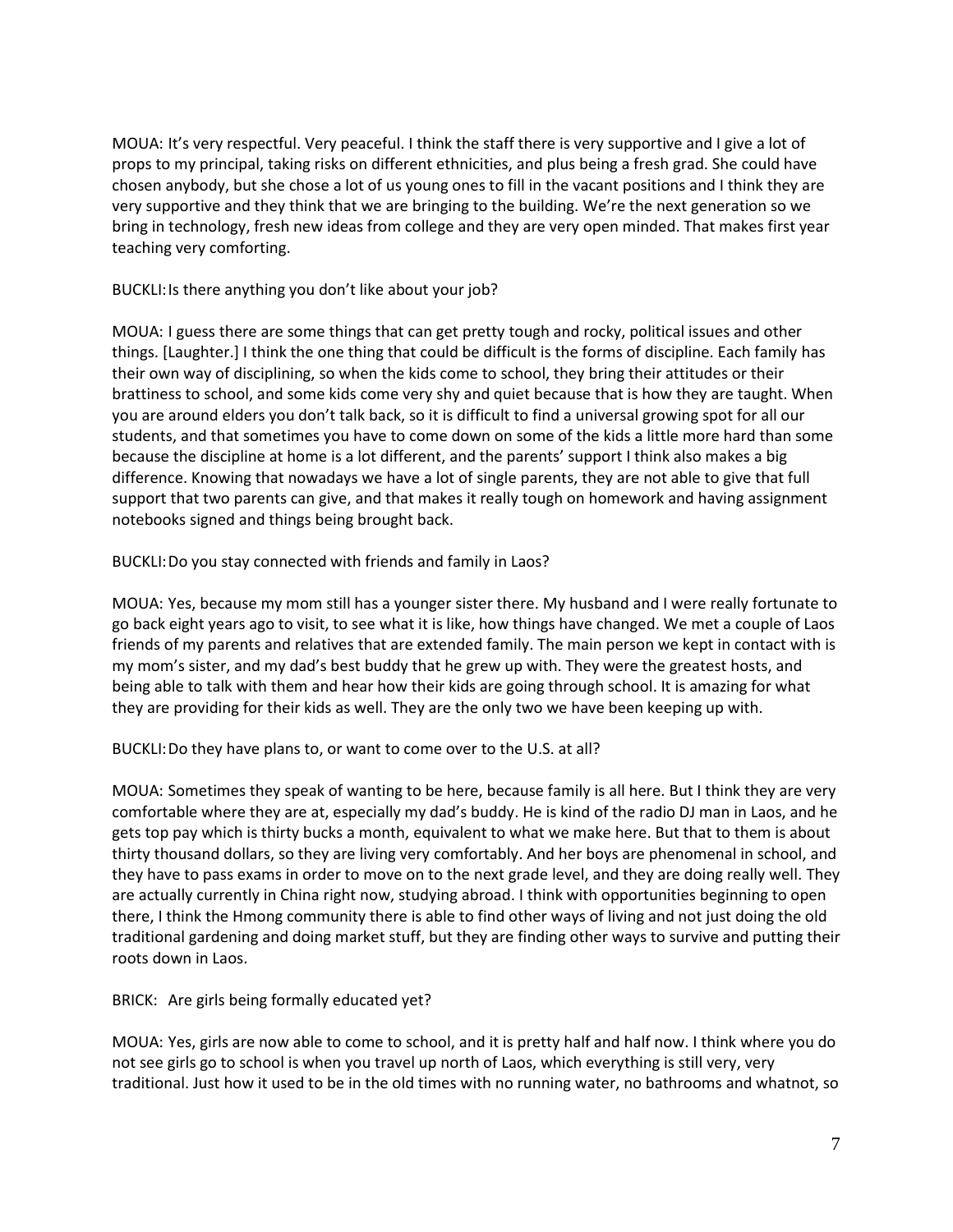there you will still find a couple of girls that don't have the opportunity to come down and be educated. But both of the Vientiane area and the surrounding cities, it is pretty much half and half now.

BRICK: How do you keep in contact? Do you email, or call, or ?

MOUA: It has to be calls. It is funny because sometimes you have to play phone tag for a couple of days before you realize that it is because of the time difference. It is about twenty four hours of time difference, so usually it is early in the morning for us, or late at night for us, to keep in contact.

BUCKLI:What have you told them about life in Eau Claire?

MOUA: It is a lot of checking up on what we are up to, what we are doing, and when we talk we do a lot of updating on the farmers' market. My parents are part of that so we are letting them know how that is going, and how schools are here as well. Especially my dad's buddy, his sons really want to come and study abroad here in a couple of years. They are still in the middle school range, they are not at high school range yet, so when we do talk we talk about high school, and how they can get involved with study abroad and bringing their boys here to be able to study here.

BUCKLI:Have any of them come over to visit here?

MOUA: They have, both of those families have been here to visit, but again they are always on a strict visa, since it's a communist country. They go through a big huge interview process. It is not like us, we can just go and purchase a ticket. They go through interviews, everything gets looked at. Their income gets assessed and everything before they can come. And it is not that the whole family can come, it is only if both spouses are coming the kids do not get to come. It is a tedious procedure for them to come and visit, but they have been here, at least my aunt has been here twice. She is very, very lucky to be able to do that. My dad's friend has been here once, him and his wife. They have seen life here and they got a chance to visit their relatives as well.

BUCKLI:Is it your plan to visit Laos again?

MOUA: Oh yes, definitely. I was born there, and being able to visit there in my early twenties to see how life really has been, and how it has changed. My husband and I, we talk about going back all the time, and what we can do there. We talk about establishing schools, or an orphanage, so hopefully one day that dream will come true for us. Just to be able to make a difference with the money conversion, it is phenomenal and we know our money can go a long ways there. Hopefully one day we can establish one or the other to support them.

BRICK: When you were at UW-Eau Claire did you live in the dorms?

MOUA: No, I did not. I stayed at home. The dorms was, to my parents, was not a traditional home and a traditional girl stayed home with their parents. So as much as I wanted to experience that part of life, I also wanted to stay true to my parents' wishes. I stayed home with them and it did save a lot of money though!

BRICK: Is there anything about your college experience that you want to talk about?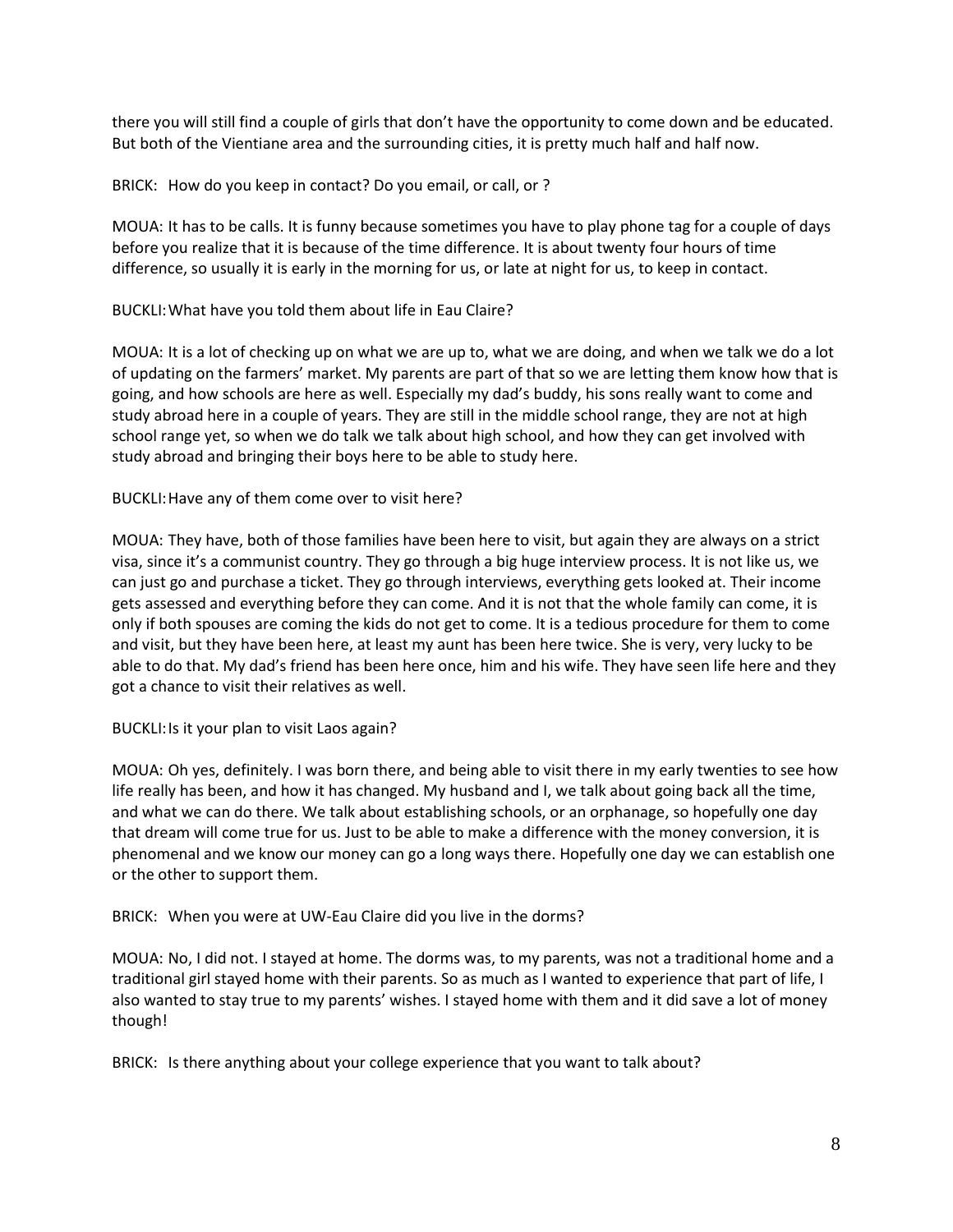MOUA: I think the one thing that I would love to share is how open minded and supportive UW-Eau Claire is towards not only Hmong students, but nontraditional students. My advisor was phenomenal, and her support towards me and getting me involved in research is that I don't think I will ever get a chance to if I went to school there twenty years before. I think the staff now has really opened up and they truly live up to their change of wanting diversity there. I think mainly my experience was very positive and I would not trade it for anything else. It was great.

BRICK: Do you do many outdoor activities?

MOUA: Sports wise before the baby, we played a lot of volleyball and tennis, but getting involved on campus teams was very tough, and it wasn't a traditional thing for girls to get involved with. You study, you come back home and help out. It was tough, but my husband is a very athletic guy. Fortunately he grew up with being in travelling sports throughout Eau Claire, so he encouraged me to do other things than just school, work, and home.

BRICK: Have you ever gone hunting or fishing with your dad?

MOUA: Fishing. My dad has been a fisherman since he was a young man in Laos. He chartered the boats and carried the fish to the markets, so it has been part of his passion, and he loves to hunt all the time in Laos. Here, I think I asked once to go hunting, and he woke me up at three in the morning. I thought, "Oh dad, are you crazy, I'm not going out at three in the morning in this weather," and I think that was the last of it. We did fish a lot with my dad when we were growing up.

BRICK: What does your dad do here now?

MOUA: He is a supervisor for Minnesota Wiring Company. Before that he worked for PC Technology and they did a lot with computers for the Eau Claire area, plus the airport. He is a very hands-on type of guy.

BUCKLI:Are there any certain places you used to go fishing with your dad?

MOUA: Yes, right at Carson Park, and the Chippewa River. I think those are the best memories because we got to sit and throw bread into the river. I was afraid of worms, so my dad would always have to hook that on for me, but definitely the place that was the safest, I guess a very family friendly place, was Carson Park. We went there a lot.

BRICK: What do you do in your spare time now?

MOUA: I sew a lot, not traditional Hmong sewing, but since I'm such a petite lady I do have to mend my own pants, and skirts and what not, so I do a lot of that. I sew handbags. My husband and I are youth directors as well, so we're constantly getting calls from our youth, which range from sixth grade all the way to college and career, and we just hang out with them, do activities with them. Sometimes my husband and I like to kick back, watch a movie, and read books to each other.

BUCKLI:Do you watch Hmong videos?

MOUA: Once in a while. [Laughs.] I grew out of that phase. Once in a while we will watch a translated video, or a "soapy" that is Thai or Korean. Now with internet, and us being able to order the originals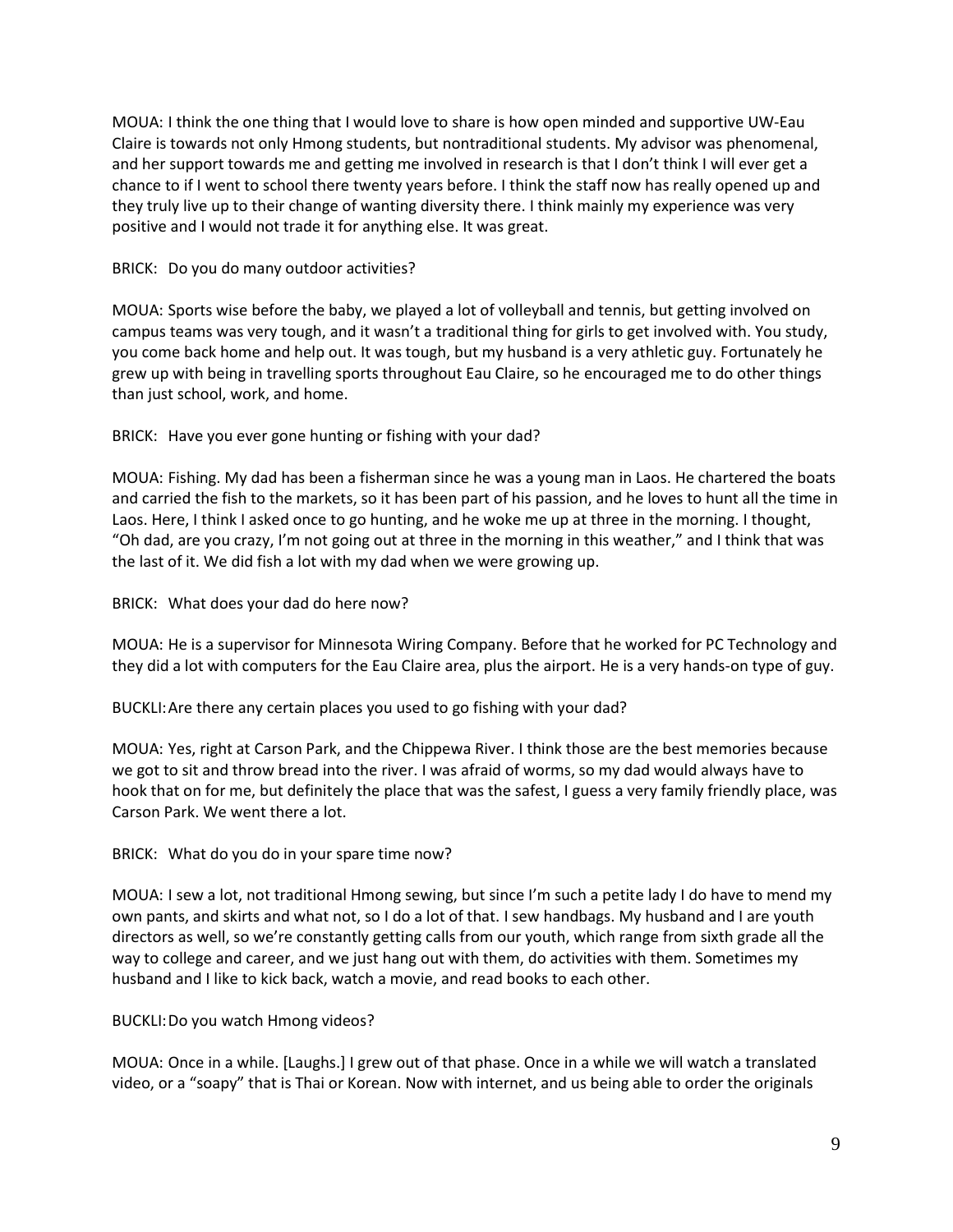with subtitles, we prefer that. We are kind of backing away from watching the Hmong videos, but once in a while if my mom recommends a Hmong actor/actress, we will pop it in and give her a hoot for it.

BRICK: What are your personal traditions, or your family's traditions?

MOUA: You mean like holidays or..?

BRICK: Anything.

MOUA: Before we came here, birthdays weren't celebrated. You do not acknowledge birthdays, it is just a marker for another year. Our family has made that a big huge family tradition. We gather, we celebrate birthdays, and I think that is one thing that with such a big family, it is a good time for us to come and celebrate. Even though my parents are aging, they have had their birthday celebrated. We have been celebrating for them for the last ten/twelve years and every year they say, "We are getting too old for this," but you see that twinkle in their eye, and a little joy. That is one thing that we are keeping in our family as a tradition, plus Thanksgiving has been a phenomenal get together for our families. Not so much of roasting a turkey and gathering around the table, but we cook a turkey and we bring traditional food, and it is a time for family to come and be together. We have family that travel from the Cities, and different cities that come into town for dinner. I think that is one thing we are really growing into.

Other than that, the traditional Hmong New Year that we get together. We talk about what we are going to wear, if we are gonna have lunch together later or not. But mainly I think the two big things that are really added to our family culture and our traditions is the birthdays and Thanksgiving. Of course Christmas, you cannot leave out Christmas, but there are so many of us that our siblings now are doing a Christmas exchange versus when it used to be my parents getting us presents. We are reversing the other way, we are giving them presents instead.

BRICK: Is New Year's celebrated on January 1<sup>st</sup>?

MOUA: Yes… well, *xjoo tshiab* means eating and feasting for thirty days. So November is pretty much the harvest month. You harvest, you get everything ready, you set everything for what they call is their winter, but it's more of a frost that kills all their crops. They harvest, you work, work, work, and then December rolls around and you party and feast for thirty days. You travel city to city, town to town, village to village, and you visit families and you have fun. You meet new friends, new boyfriends and what not, and it is an opportunity for the young teenagers to get a chance to let out some energy and to meet new people and friends and to go see family and relatives. Even with my family, my grandma, back in Laos, my grandparents lived in a different village, while my dad and my mom and my other set of grandparents would live in a different village. So to travel you just, you don't make time during the day, so during that New Year's celebration it is a really good time for you to travel and see family.

BRICK: What about wedding celebrations? Have they stayed the same, changed a bit?

MOUA: It has changed a lot, depending on religion. Even then I think most of the nitpicky little details have been kind of left out now. Even with my husband and me, in our wedding, since we are Christians, we left out the bowing, the other drinking traditions that has been part of it. So I think, as the generations change, the younger generations are taking what they feel is best. I guess the more important roles, the negotiating of the bridal price, and which side takes what, and who is responsible if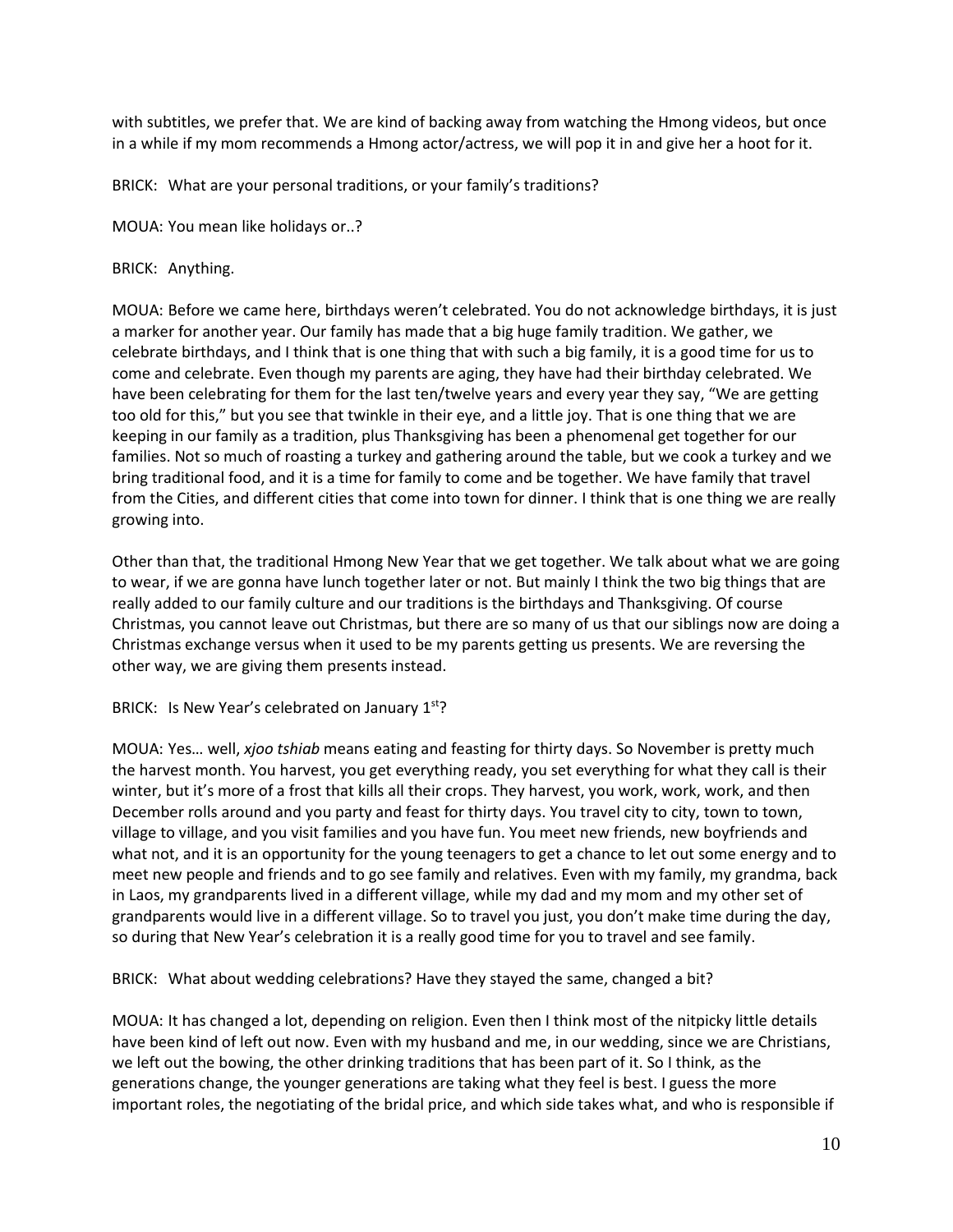the bride and groom should ever have conflicts or issues, those things are still very strong. It does not matter what religion you have, at the background those are still negotiated on the proposal night. Other than that I think other aspects, little things are changing. Especially like ours, we had the traditional where the family, my husband's side, came and did the proposal and asked for my hand in marriage, but before that we also did the ring engagement where my husband proposed on one knee. And we had the whole church wedding as well, and we finished it off with the traditional sending of the bride where my mom dressed me up and gave me my last lecture as a daughter in how to be a good daughter-in-law and how to be a good sister and what not to my husband's side of the family. Then they send me off and we come back to my husband's house, his side of the family, and they do their welcoming of the bride party. So those are things we kept, but we added little tidbits of the American wedding in there as well.

BUCKLI:Does the older generation have problems with dropping off little bits, or adding American things as well?

MOUA: I think there not so much anymore because it saves a lot of their time and energy and including every little tidbit and detail means that you need more people to be at the wedding, to run and to know those traditions. I think that as each generation grows into it, they are starting to forget those details, and even with my grandfather who is in his seventies, when we got married he was there. He was proud and happy that we got married, and it was not so much about all those things anymore.

BRICK: Do you know any of the written Hmong alphabets?

MOUA: Yes. We grew up with it a lot around my parents and my dad would teach us the songs and what not. But the younger generation, they could probably read it, but they can't write it, or they'll be able to understand it but they can't read or write it anymore.

## BUCKLI:What is it used for? How common is it?

MOUA: It was the main way of communication, but with legend having it that it went into a big huge battle with China and all the men were killed, so the Chinese men would marry the Hmong women and the language was lost. The written language was lost, the woman actually, the *paj ntaub* that they have on their coin bags with the sashes, those were the language, the written language. Over time they have forgotten to teach their kids the written language so when the time came where they rebelled and left China for the Hmong of Laos, they were able to speak it as a secret code language but they weren't able to write it any more. It wasn't until the French missionaries came and gave the alphabetic written form, then generations like my father eventually then got to learn how to read or write. So it's a real recent written form for the Hmong community.

## BRICK: What are the major religions?

MOUA: Shaman, dipping into the spiritual realm, and Christianity. The shaman has been the rooted religion for a long time until the French missionaries came and brought Christianity and introduced that to the Hmong villages. My grandfather, my dad's dad, was the first one in his family to accept Christ as his Lord and Savior, and was pretty much ostracized because that was not okay. To his brothers there was no way for him to be able to communicate with his ancestors anymore. And I think that's the one thing that scared a lot of families that are still practicing the shaman religion - they feel they will lose that connection with their ancestors. When your spirit dies, the shamans believe you need to be sent back to your ancestral land and without that relationship, or that connection today you won't be able to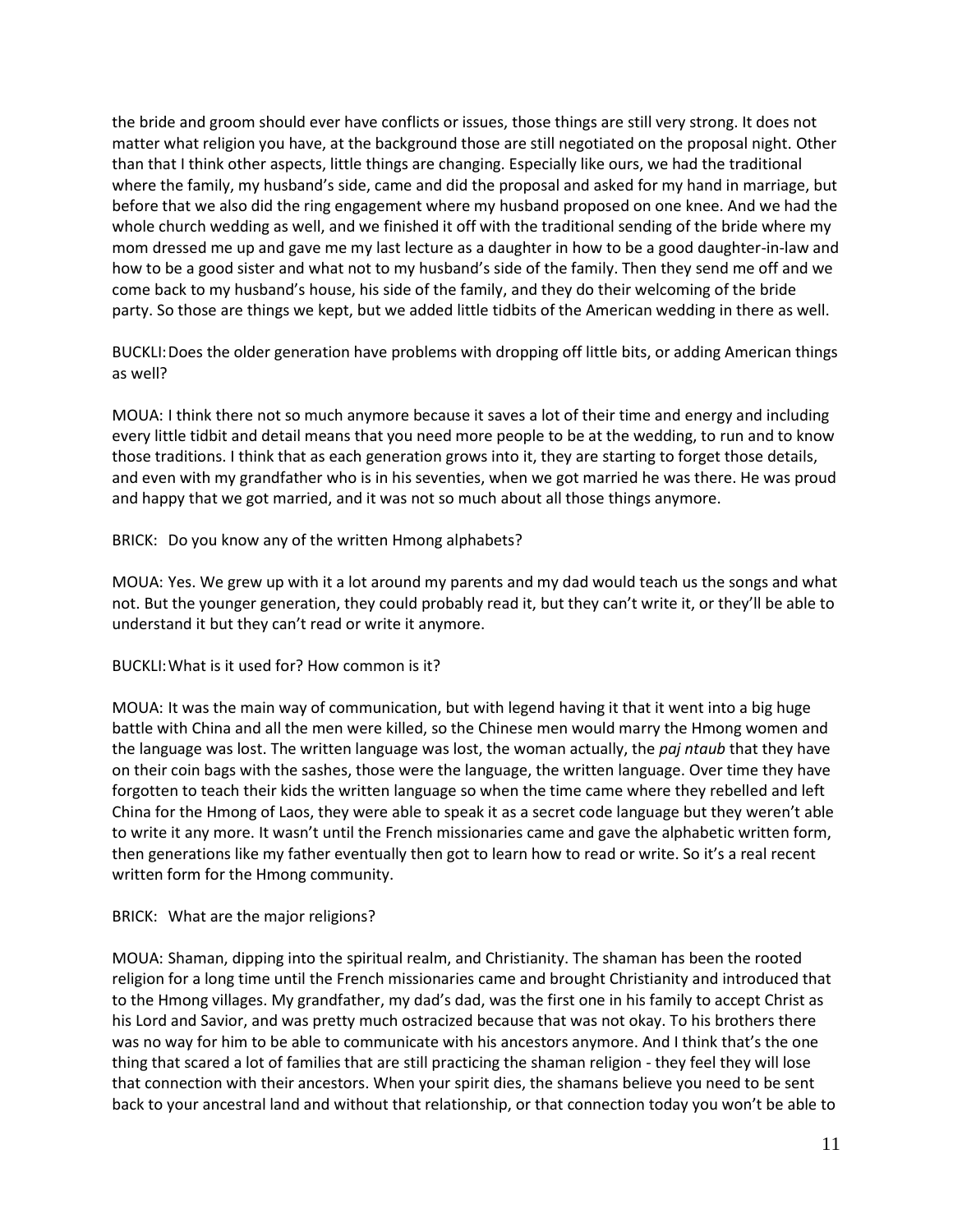go to the afterlife to connect with them. So a lot of them still believe in that shaman religion because they still want to be able to be tied back to their ancestors, versus a lot of us that have changed or converted to Christianity. Who knows that beyond death, and we want a different view in a life.

BRICK: Just curious, what kind of Christianity did the French bring, was it Catholicism?

MOUA: I am not quite sure, but it was a lot of bringing the name of Jesus and teaching what God has done, and that you are saved from your sins, and that we are free from our bondage from the spirit worlds. And I guess it's just a different way of thinking for the families that first heard it, because I think they saw shaman as a medicine and a way to heal their sickness and to help their spirits. When the French missionaries came, they taught us that those spirits are actually binding us, and holding us back and making us pay sacrifices for them in order to keep us in our healthy form. I think, I'm not sure if it was Catholic root or a Lutheran root, but it was pretty much bringing the good news to us.

BUCKLI:For people who have immigrated to the United States, what percentage would you say practice Christianity?

MOUA: Wow, it is kind of tough because in Eau Claire alone, you have a pretty good mix of half and half right now. Even in our family we still have half, I mean siblings that are Christians and siblings that still practice the shaman. My husband, his uncles are literally half, two brothers are Christians and two brothers are shamans and my parents side of the family, my mom is Christian and all her brothers still practice shaman. So you still see half and half, but I think with the younger generations growing now I think they are starting to realize, with the American culture being tied around Christianity and different forms of Christianity, I think they are starting to realize that they are not understanding the shaman religion anymore, not understanding what that practice means to them. In Christianity, we have young Christian men and women that now question their religion and say is there really Christ out there, and are becoming atheist. So it is just a rotation, but I think Christianity for the young couples, they are starting to look for that different way to raise their families. But right now I would say half and half, but majority are practicing shaman religion just because the elders are still practicing that, and they want to honor the elders.

BRICK: Do you think with your family being Christians that it helped in coming over here, being that was the majority religion?

MOUA: My grandfather being one of the first in his family to accept that he wanted change, and I think that was the biggest key, is that he wanted a positive change for his family, though it was not an easy and acceptable change. But it built foundation, it built morals for my dad and his siblings and that imparted into us, teaching us what is right from wrong. It is the way my parents raised us. In Christian families you have kids that rebel, and shaman families that have kids that are very supportive and family oriented, but I do believe with that change, that first step that my grandfather did, really opened up opportunities and for my dad to see that if my grandfather can make that big sacrifice and change, he too could make big sacrifices and changes for his family.

BRICK: What are your experiences with non-Hmong people in the area?

MOUA: Once in a while you meet that outlier who has not really embraced the diversity that's growing in Eau Claire, but most of the time it is very accepting, and I think Eau Claire has from day one, when the first Hmong people stepped off the plane, they had already been accepted into the community. My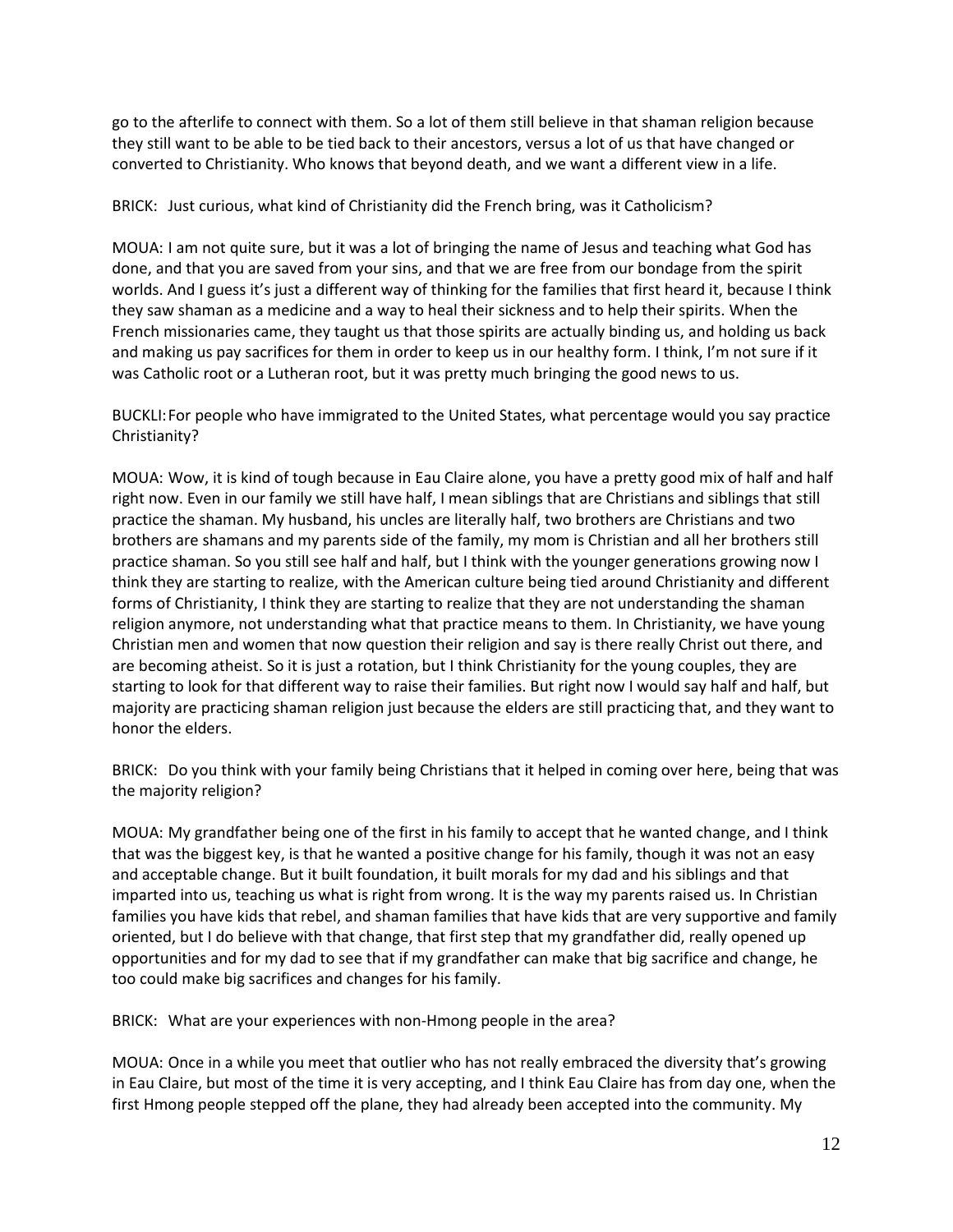husbands' aunt and uncle are Yang and Her and they are the first Hmong immigrants to Eau Claire. They were sponsored by Trinity Lutheran church, so they were very well accepted already, very supportive from the beginning. I think that that was key for other Hmong families to know that they have that support in the community, and that this is a community where they can grow, raise their kids, and be accepted for the traditions that they still kept.

BUCKLI:Can you describe some of the difference or similarities between now and when you first came?

MOUA: Similarities I think—when we first came I was so young, but I still see that the community is very supportive and always have resources to help the families, and that support and that knit community is still there. The differences are, you know, the grocery stores here. Walking into Mega and finding an Asian aisle and you are in awe because you can buy rice and you don't have to walk into an oriental store, you can get it there, or at Gordy's. You can find that the community is adapting to us and the grocery needs that we need as well. The other thing is signs, and the Hmong language is being written up in signs on campus. As a teacher, the letters are being sent home are not just in Spanish or in English, but they do it in Hmong. Not just in Hmong, they do it in White and in Green Hmong, and there is so much support and respect. Those are some real good changes that I feel that the community is really reaching out to the Hmong community and letting them know we are a community that is going to be working together.

BUCKLI: What's the difference between White and Green Hmong?

MOUA: It is a tonal difference. It is kind of like a northern accent, or a southern accent. There is nothing big of a difference, it is a tone of how you say certain words like we will say – in White we would say mom as "nea" and the Green would say "nea" as "naah" so it's just a tonal difference.

BRICK: Have you had any negative experiences since 9/11?

MOUA: Not really. I think what everybody is going through, when you travel you get patted down and what not. Not anything negative as if eyes are staring at you or confused puzzled looks. We do not get that at all, and I think the community here is very aware of what is going on.

BRICK: Do you eat traditional Hmong food on a daily basis?

MOUA: Yes, we do. Once in a while I will have a hamburger and McDonalds and whatnot, but on a daily basis my husband and I we still eat traditional food. We still have our pot of rice always ready every day, we grew up with those flavors and those tastes, so pretty much of our palate that we desire every day.

BUCKLI:Are there any common ones that you eat, or any spices that you use generally?

MOUA: Of course we eat the Thai chili pepper and we always had to have it with a meal. And we always have to have rice and meats and vegetables, but we cook it in different forms and ways, but you always had to have those components. [Laughter.]

BRICK: How does special occasion food differ from daily food?

MOUA: Daily food is more of a broth meal where you boil chicken and then throw in some herbs then have that with rice, or we are adapting to stir frying and eating that with rice. But big holiday foods you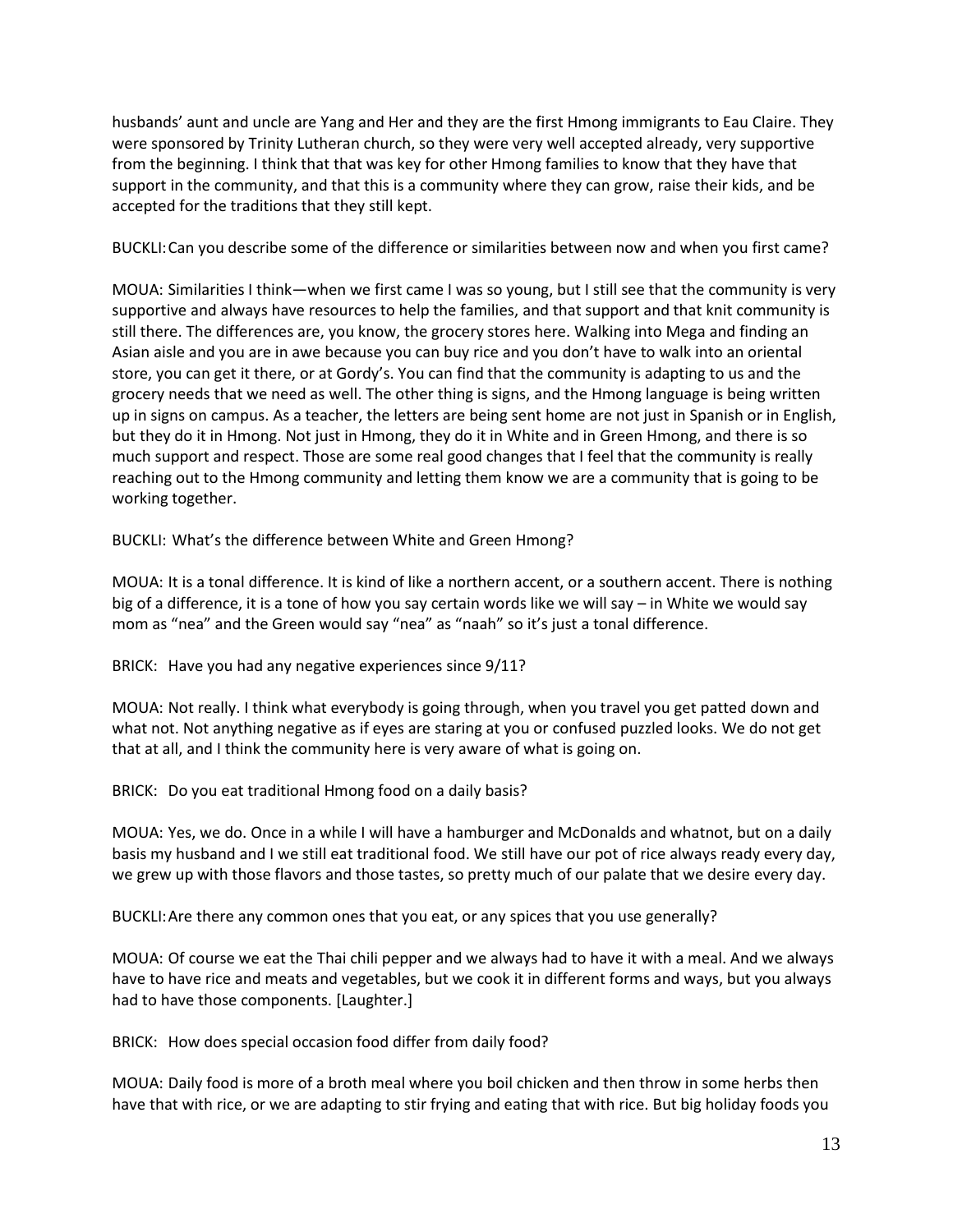really work on those egg rolls cause those are not traditional things that you can just whip up in ten minutes. Heavy *laab*, which is a meal that usually men only make and around the holidays. Those are the harder foods, or the ones that need to be produced in a massive form, those are the ones that come up for the holidays and when you have lots of family gathering because they require preparation and herbs and spices and special people who know how to make the best ones. You always ask them to make it during the holidays. Kind of like having your grandma's special pumpkin pie during Thanksgiving, for us, it is having dad make his *laab.* Or my aunt always makes papaya salad, so around the holidays you always have to have her papaya salad.

BUCKLI:Are special foods still prepared for women who have just given birth?

MOUA: Yes. We still do, even for me, with my due date being in December, I'm still going to stick to the boiled chicken and herb and steamed rice and warm water for the full thirty days. That is a tradition that is still an option, but it is an option that we really want you to do that instead. We do have some young ladies who will say they don't believe in that, they'll throw in their spaghetti or their other meals until it's…

BUCKLI:Where did that tradition come from?

MOUA: I think it came from … it is such a tradition that has been kept forever because chicken was a meat that did not require refrigerators, and it is a small poultry that they could butcher in the morning and it is fresh, it has proteins, they can mix herbs in it to restore or replenish blood for the woman. That was just the healthiest form of a nutritious meal that a women could have after giving birth. I think most of the time they will eat vegetables, pumpkins and what not, and not a lot of meat, so having that is kind of an honor and respect to the woman. You have given us a child in our family and this is our appreciation and love and token for you. I think it is something that has been passed down and it has been practiced for I don't know, I can't even remember when, but even before my great grandparents time as well.

BRICK: And is it eaten before and after giving birth.

MOUA: Just after.

BRICK: Oh, ok.

MOUA: Just after, for thirty days.

BRICK: How to you feel about the current debates on immigration issues?

MOUA: It is tough because if we don't put a cap on it, what happens to all our resources? But I also feel that we also have such amazing dreams and hopes for not only our children, but for our families, what would we not risk for our families? It saddens me that every country cannot have the same opportunities and the same resources to help enrich their families and their education, and to supply the basic human needs for them. If it was my way there would be open doors, but I also understand without restrictions we would not have the resources that we need to help the families that we already have here.

BUCKLI: Is the number of Hmong who plan to return to Laos increasing?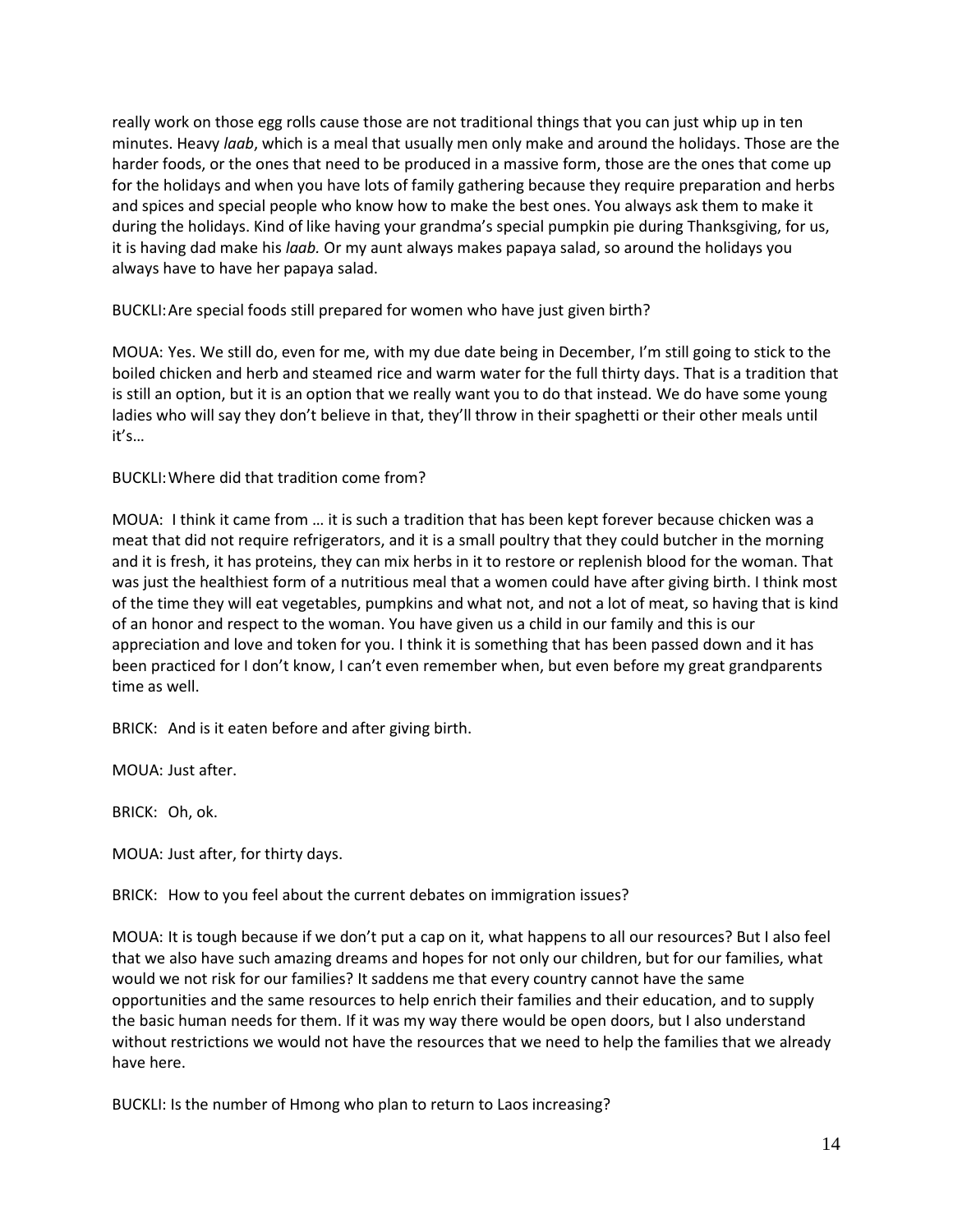MOUA: Nowadays it is more of a vacational travel, it is not a desire to go back and live there anymore. I think they are very comfortable with their style of life here. I know once in a while you will hear my parents sigh and hum and say "Maybe when we retire we'll go back, and build a house and live there and have our resting ground be back in Laos," but I think a lot of them do not desire to go back to live. It is so hard to go back and get used to that way of life again there. I think it is a really great place for them to visit and build memories, go back and recall their youthful days, but other than that it is more of a vacation place, instead of a building your life again.

BRICK: Are Hmong people still moving around the country, like from when they first came?

MOUA: Yeah, even with the economy right now a lot of families are moving for jobs. Usually they move because of family. I have an aunt and uncle that is part of our family name, which is our last name, and they are my dad's brothers, or some very close families, that's why you move. Now families are moving because of jobs, and opportunities and families are leaving other families. Even in my family, we just talk about that, how precious it is and how lucky we are to be able to find jobs where we can stay together, because that is what it was, a village was a family. Your five sons and their families live in one village together you do not leave that village. But now they are moving about and every state that you go to you hear of, you can always stop and find a Hmong family there.

BRICK: What's your family's stance on marriage?

MOUA: I love my parents for that. They are not pushing us to get married, that by sixteen you should be married and have kids. My dad's dream was for us to have an education and that is always his dream and that is still his goal today. My family is very supportive of when we choose when we want to get married. My relatives, at the age of twenty-one they said I was an old maid and there must be something wrong with me, and that is why I have not been proposed to. But my parents said she wanted her education so we honor that. We have been married for seven years before we have our first kid, and my parents, they were not the ones to force us and say, "Ok now you are married, you got to start pushing out babies because we want grandkids." They are very supportive about what we want as well. They really stuck to their dreams and really opened up the opportunity for us that whatever dreams and hopes that we have for our lives and for our children and our family, they want that to be first as well.

BUCKLI:Were you twenty one when you got married then?

MOUA: Yes.

BUCKLI:What is the average age for marriage?

MOUA: Nowadays, or…

BUCKLI:Now, yes.

MOUA: Nowadays about twenty-five to thirty. You still have girls that are in their mid-thirties and they are just finally starting their lives and its very acceptable now, versus then it is thirteen, fourteen. Before you hit eighteen you have to be married, and you have to have kids, that is what proper girls are supposed to do.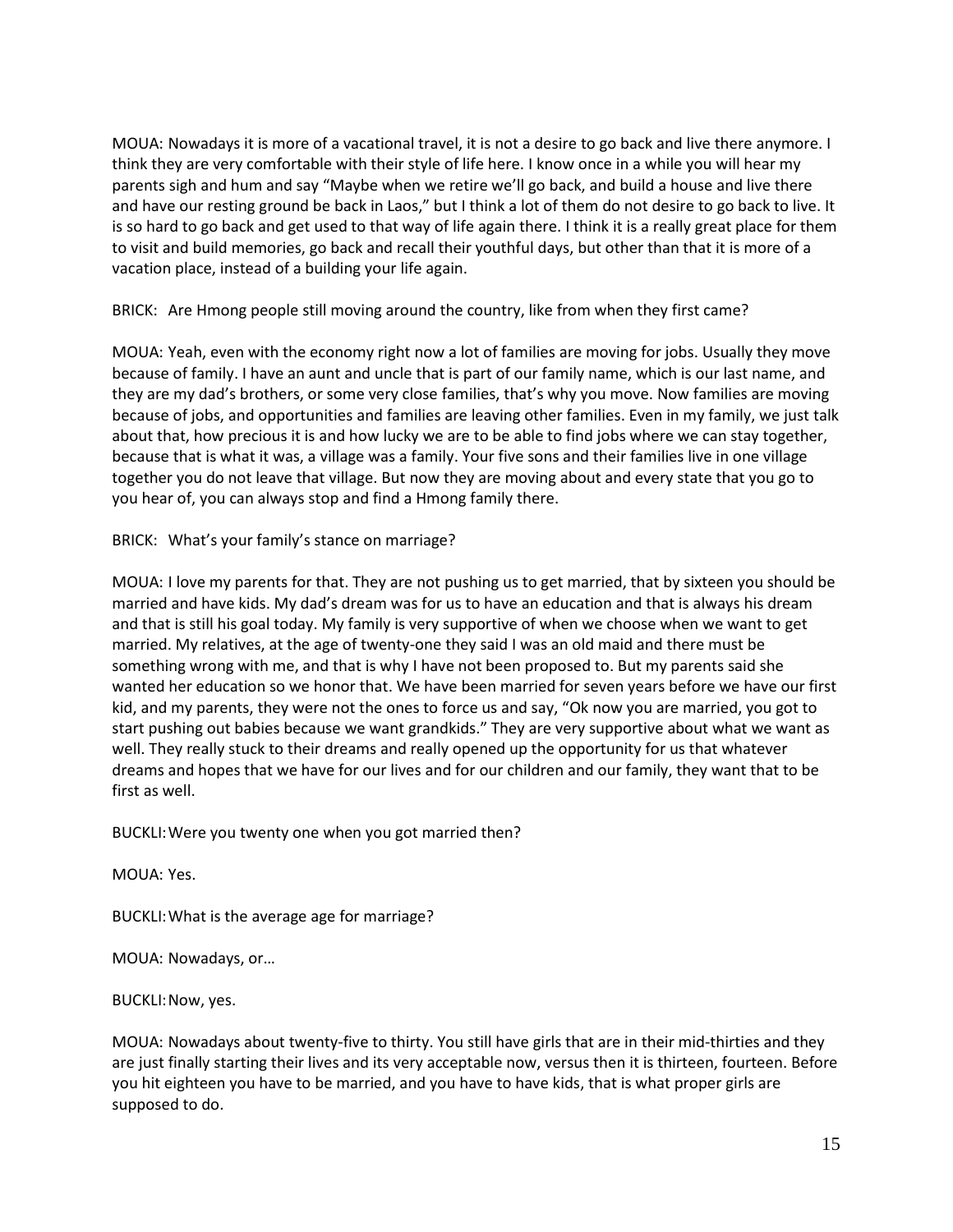BRICK: Is it important to your family that you marry someone who is Hmong?

MOUA: At first my parents were because they did not speak English, so they were really afraid that having a son-in-law that did not speak Hmong or understand the culture of Hmong, how could they communicate with them? I think that is the part they were mostly afraid of, but once in a while when we would bring an American guy home, my parents are very open minded to it. They are not close minded anymore. It is very accepted to them knowing how much the community is accepting of them, that they are accepting. My parents always say, doesn't matter as long as he loves you and is willing to stick with you and follow flaws and love you for who you are, that is fine".

## BRICK: Do your parents speak English now?

MOUA: Yes, the funny thing is my parents have the basic English where they can communicate their thoughts, their frustrations and what not, but to communicate fully with my younger siblings…. My baby sister is a freshman at Memorial, and once in a while it is like we still have to translate for the two of them because there's places where my sister does not understand Hmong, and my mom does not know how to say it in English to her. And so they have their basics down for survival and what not, but to carry on a long conversation, I know my mom would rather choose "Ah honey you say it instead of me." [Laughs.]

BRICK: Do you plan to impart you Hmong heritage on to your baby?

MOUA: Yes. My husband and I talk about that a lot, knowing some tradition and culture is very important to us. They are what mold us and make us who we are today. And there are some aspects that do not agree with that, we always say gosh we would never stress our kids over that. Like going off to college. We want our kids to be able to pick any college in the world if they want to study at, to provide that opportunity for them, versus my parents who say, "No, you are a girl, you stay home and you stay under our watchful eyes," but for us to provide different opportunity for our kids. But at the same time for them to know where their parents have come from and to not forget they are Hmong and that it is their root. And that no matter where they look in the mirror, their dad's Hmong, their mom's Hmong, so they will be one hundred percent Hmong, that they know a little bit about where they come from and where their grandparents came from, and what stories we grew up with, and what traditional food we grew up with as well. We want to give them the positive part of that.

BUCKLI:And how do you feel about older people who have not learned English?

MOUA: I'm not frustrated at them. English is such a hard and difficult language to learn. I do wish that they were a little open minded to learn at least the basics of greetings, and asking for help when they need help, but other than that, at their age of some of them, it is such a difficult language to pick up that I would not blame them for not being able to. I would love for them to try [to] learn the basics. If your first graders can learn it, you can learn the basics as well. But I am not mad at them, I do not get frustrated at them. I understand where they are coming from. It is difficult.

BUCKLI:So do people older, out of high school, that come over to learn English, is there a place that they are able to go to learn it, or is it just taught through family members?

MOUA: I believe the tech has a really good ESL program there for them. A lot of them took advantage of that. Knowing that in order to survive, in order to get a job, they need to learn English and it does not